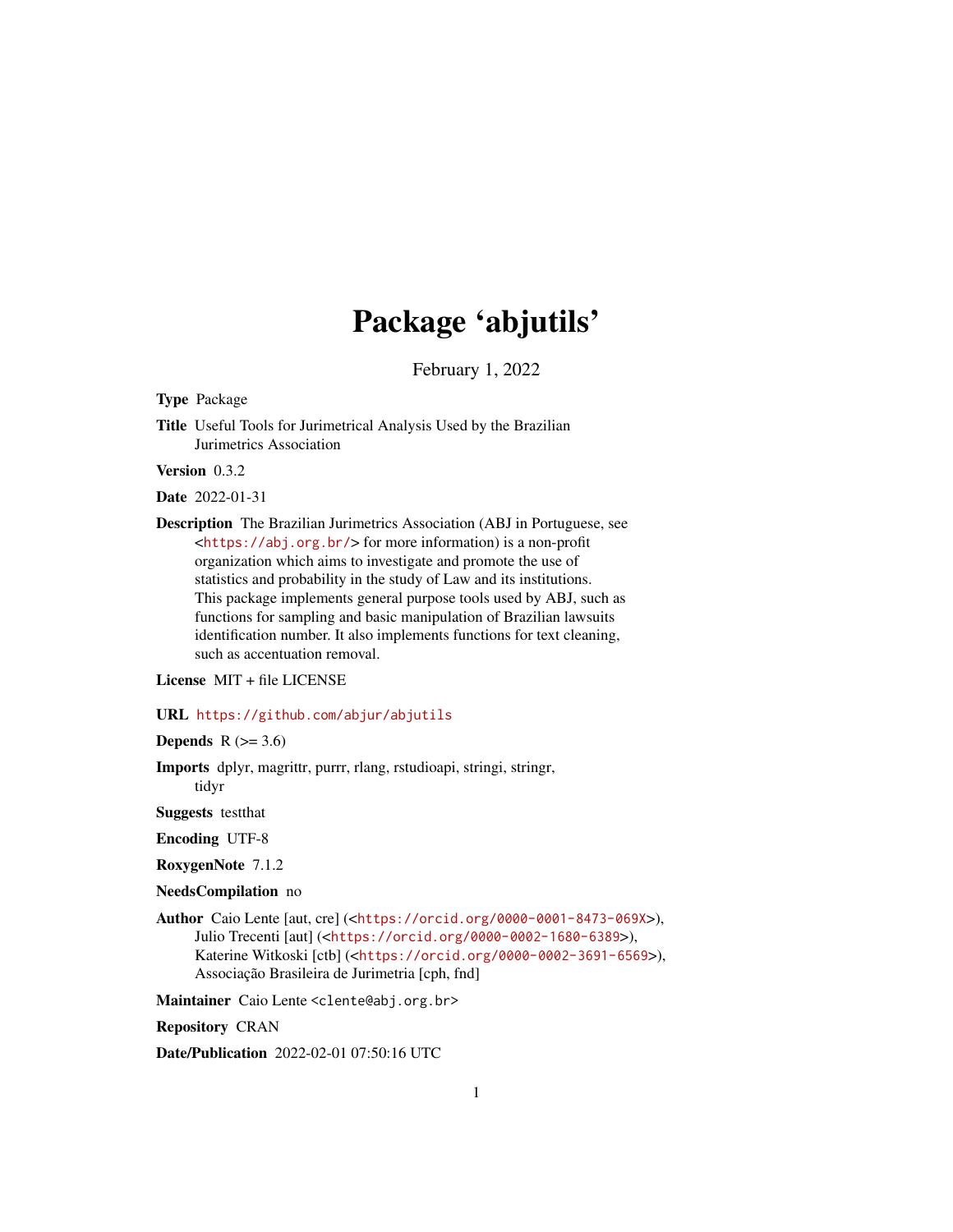# <span id="page-1-0"></span>R topics documented:

|  | $\mathcal{L}$            |
|--|--------------------------|
|  | $\overline{3}$           |
|  | 3                        |
|  | $\overline{4}$           |
|  | $\overline{\mathcal{A}}$ |
|  | 5                        |
|  | 6                        |
|  | 6                        |
|  | $\tau$                   |
|  | 7                        |
|  | $\tau$                   |
|  | 8                        |
|  | 8                        |
|  | 9                        |
|  | 9                        |
|  | 10                       |
|  | <b>10</b>                |
|  | $\overline{10}$          |
|  | $\overline{11}$          |
|  | -11                      |
|  | 13                       |
|  | $\overline{13}$          |
|  | $\overline{14}$          |
|  | -15                      |
|  | -15                      |
|  |                          |
|  | 16                       |

# **Index**

<span id="page-1-1"></span>build\_id

Add separators to lawsuit IDs

# **Description**

Add separators to lawsuit IDs

# **Usage**

```
build_id(id)
```
# **Arguments**

id One or more lawsuit IDs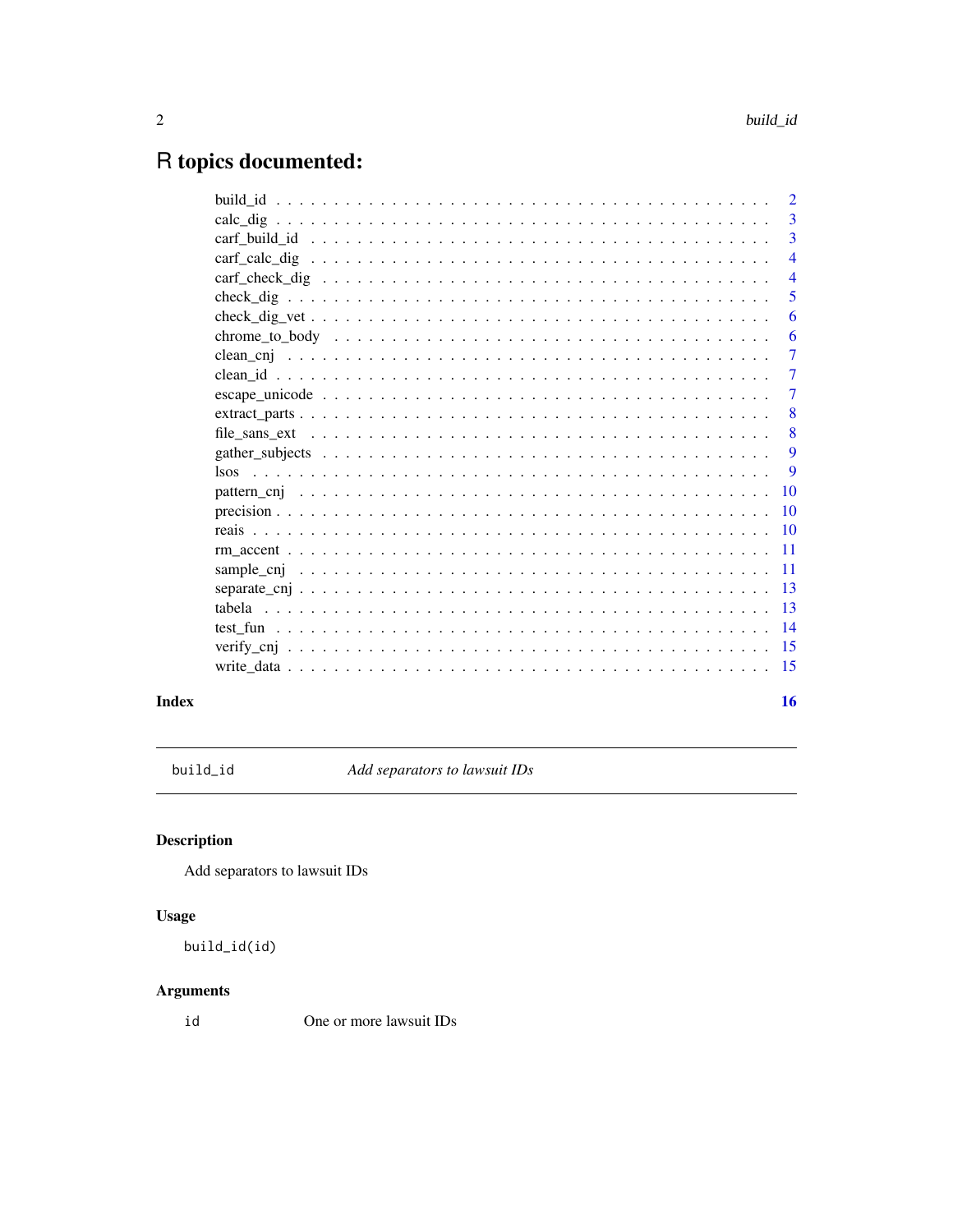<span id="page-2-0"></span>

Returns the check digit of a lawsuit numbers in the format unified by the Brazilian National Council of Justice.

#### Usage

calc\_dig(num, build = FALSE)

#### Arguments

| num   | Ordered digits of the lawsuit number (including $0$ 's) excluding the check digit |
|-------|-----------------------------------------------------------------------------------|
| build | Whether or not the function return the complete lawsuit number (or only the       |
|       | check digits)?                                                                    |

#### Value

The check digits or the complete identification number

# Examples

```
{
  calc_dig("001040620018260004", build = TRUE)
  calc_dig("001040620018260004", build = FALSE)
}
```
carf\_build\_id *Add separators to CARF lawsuits*

# Description

Add separators to CARF lawsuits

## Usage

```
carf_build_id(id)
```
#### Arguments

id One or more lawsuit ids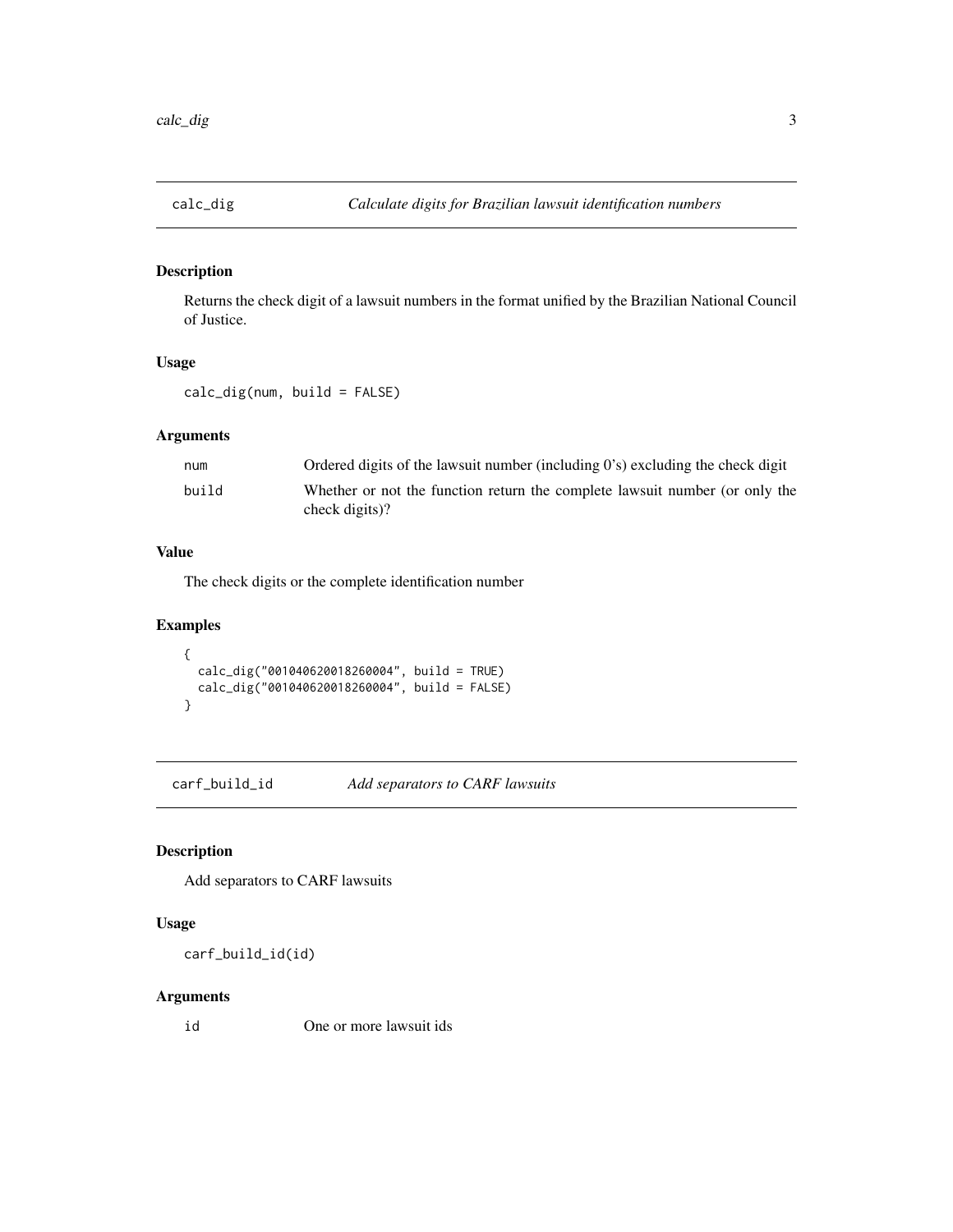<span id="page-3-0"></span>

Returns the check digit of a CARF number or full number with the check digit.

#### Usage

carf\_calc\_dig(id, build = FALSE, verify = TRUE)

#### Arguments

| id     | Lawsuit number (including trailing zeros), excluding the check digit.                     |
|--------|-------------------------------------------------------------------------------------------|
| build  | Whether or not the function return the complete number (or only the check dig-<br>$its$ ? |
| verify | Verify if number is well formed (gives error if it's not)                                 |

#### Value

The check digits or the complete identification number

#### Examples

```
{
  carf_calc_dig("10120.008427/2003", build = TRUE)
  carf_calc_dig("15374.002430/99", build = FALSE)
  carf_calc_dig(c("101200084272003", "1537400243099"))
}
```
carf\_check\_dig *Validate check digits for Brazilian lawsuits identification number*

#### Description

Verifies if a check digit is correct

# Usage

```
carf_check_dig(id)
```
#### Arguments

id String containing the complete lawsuit number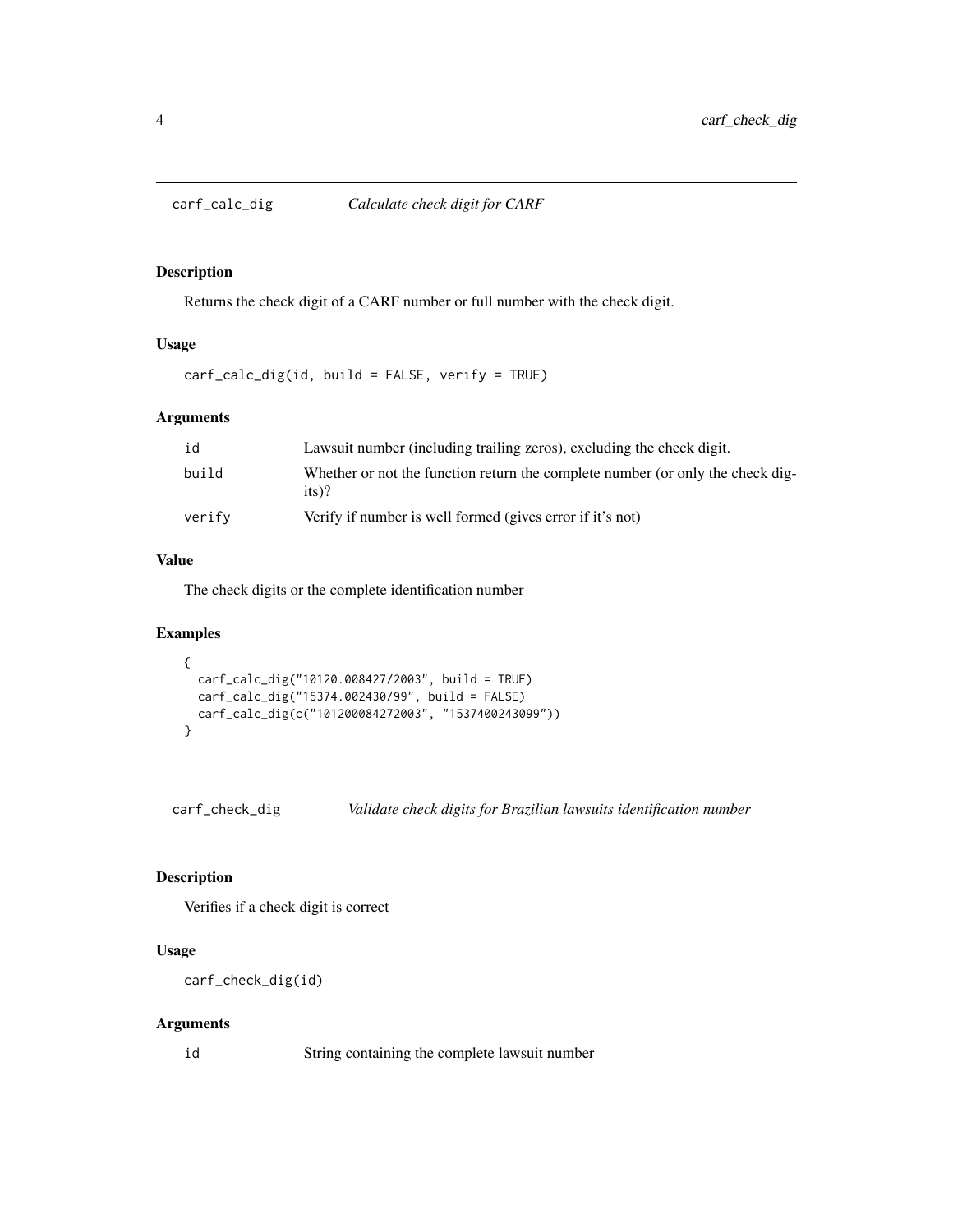<span id="page-4-0"></span>check\_dig 5

# Value

Whether or not the check digit is well calculated

# Examples

```
{
  carf_check_dig("10120.008427/2003-02")
  carf_check_dig(c("10120008427200302", "10766.000511/96-12"))
}
```
# check\_dig *Validate check digits for Brazilian lawsuits identification number*

#### Description

Verifies if a check digit is correct

#### Usage

check\_dig(num)

#### Arguments

num String containing the complete lawsuit number

# Value

Whether or not the check digit is well calculated

#### Examples

```
{
 check_dig("0005268-75.2013.8.26.0100")
}
```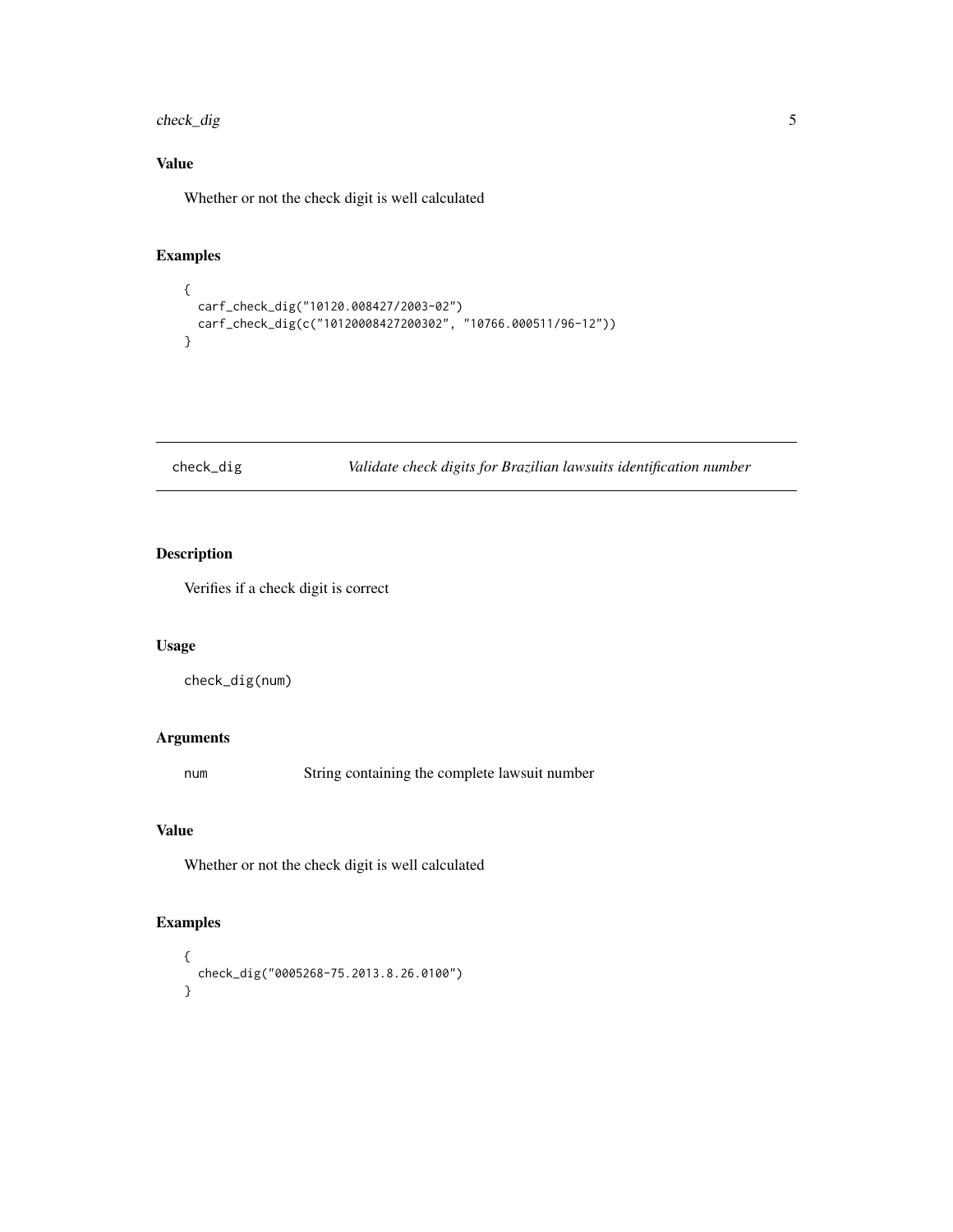<span id="page-5-0"></span>

Verifies if a check digit is correct

#### Usage

check\_dig\_vet(num)

#### Arguments

num A vector containing strings with the complete lawsuit number

#### Value

Whether or not the check digit is well calculated

#### Examples

```
{
 check_dig_vet(c("0005268-75.2013.8.26.0100", "0004122-85.2010.6.16.0100"))
}
```
chrome\_to\_body *Convert Chrome's Query String Parameters to a list*

#### Description

To use this function, simply copy the Query String Parameters returned by Chrome when analyzing the network flow of a web page. Paste these QSPs into an R string with double quotes (as you would to create any string) and pass it to chrome\_to\_body(); the function will print to the console a formatted command that creates a list with the QSPs. This list works perfectly with httr::GET() and httr::POST() so that you can easily reproduce a website's behavior.

#### Usage

```
chrome_to_body(x)
```
#### Arguments

x A string with Chrome's Query String Parameters

# See Also

httr::GET(), httr::POST()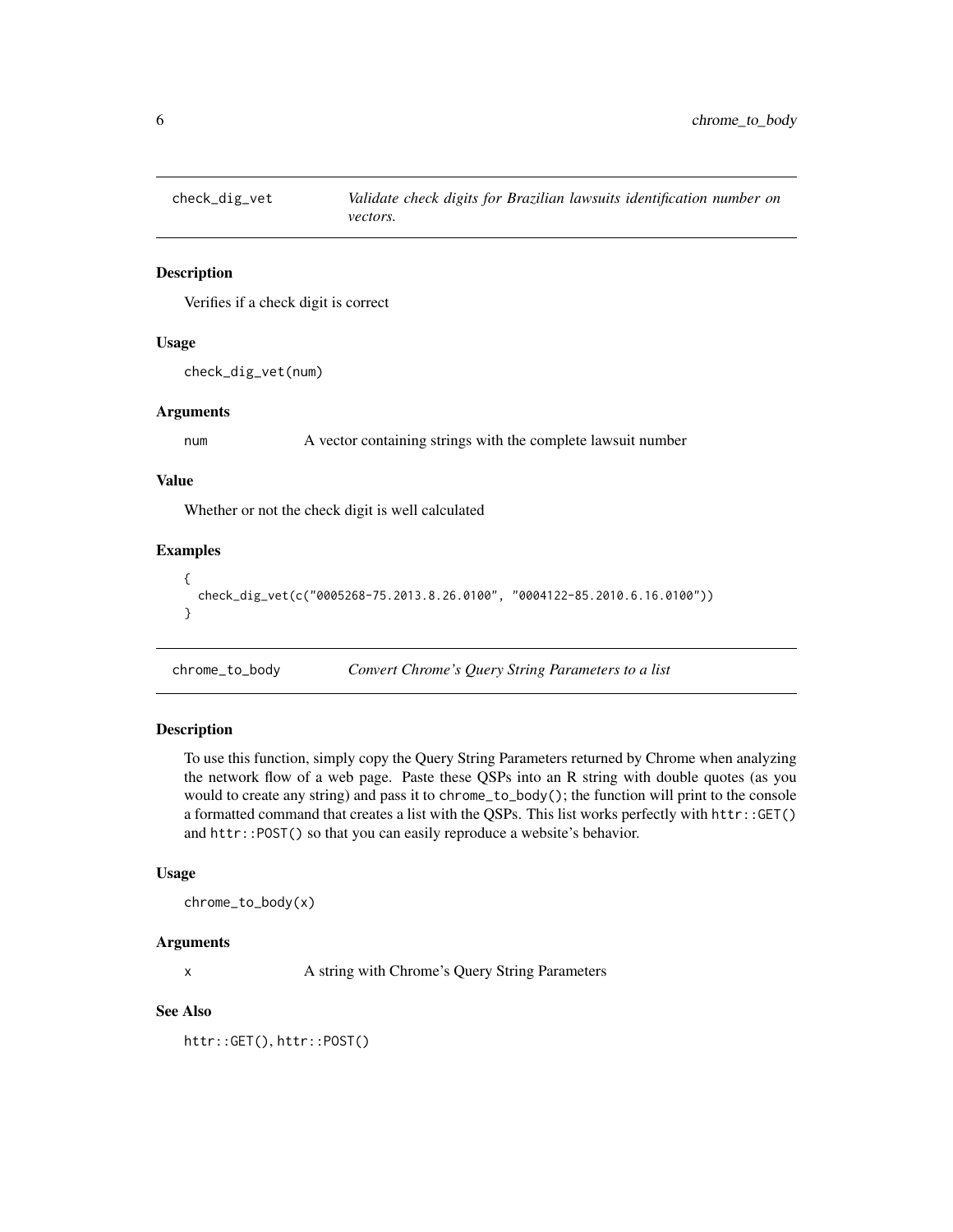<span id="page-6-0"></span>

Remove all non-numeric character from a string

# Usage

clean\_cnj(x)

#### Arguments

x A string (cnj)

clean\_id *Remove separators from lawsuit IDs*

#### Description

Remove separators from lawsuit IDs

#### Usage

clean\_id(id)

#### Arguments

id One or more lawsuit IDs

escape\_unicode *Escape accented characters in a document*

#### Description

This function is used by the "Escape Unicode" add-in and removes all accented characters from the current file, replacing them by their equivalent Unicode-escaped values.

#### Usage

escape\_unicode()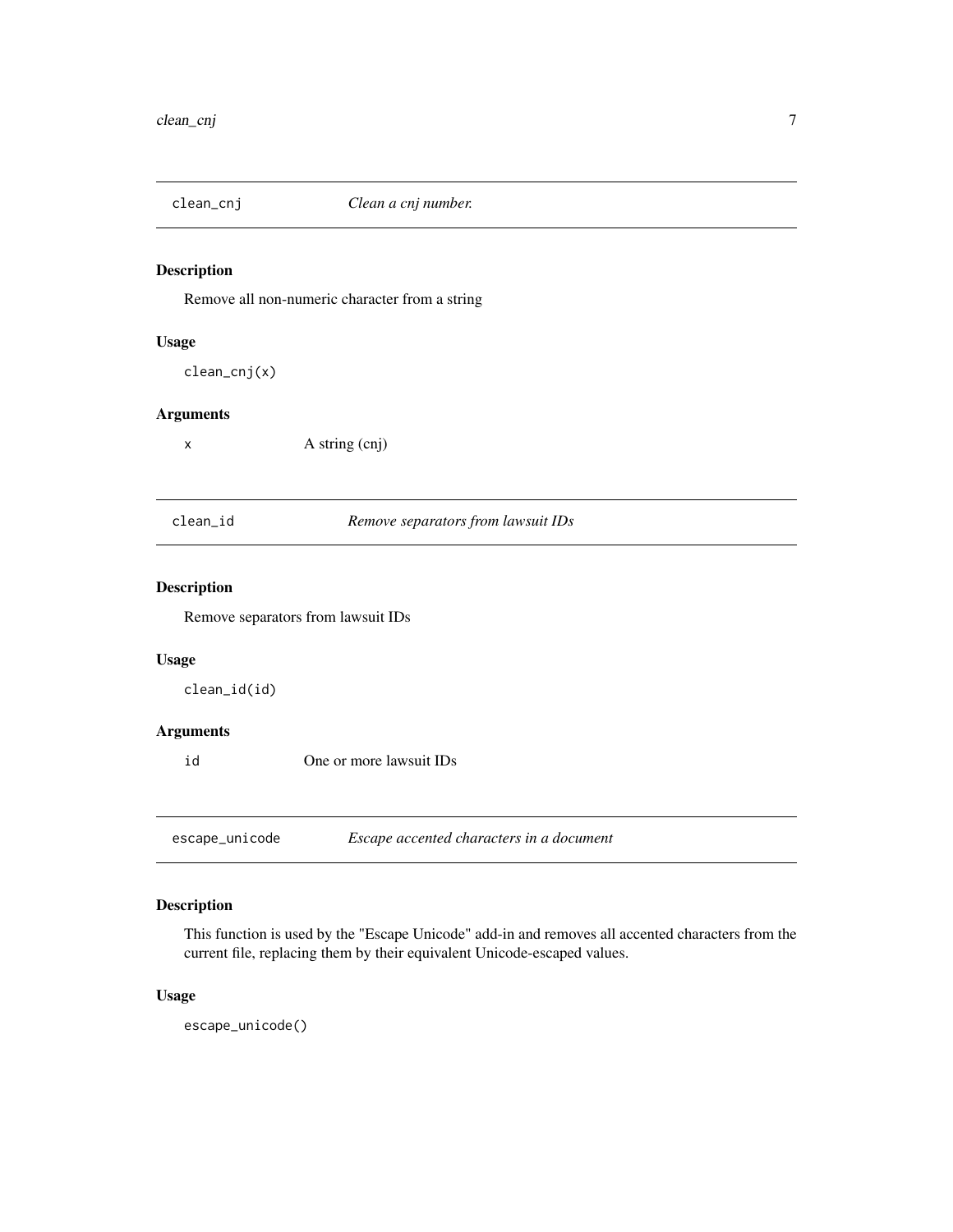Given one or more lawsuit IDs, this function extracts one or more parts of the IDs given the following correspondence:

- "N": number
- "D": verification digits
- "A": year
- "J": segment
- "T": court
- "O": origin
- "": all of the above

#### Usage

 $extract_parts(id, parts = "")$ 

# Arguments

| id    | One or more lawsuit IDs                                              |
|-------|----------------------------------------------------------------------|
| parts | String or string vector with desired parts (see <b>description</b> ) |

#### Examples

```
## Not run:
extract_parts("001040620018260004", "N")
extract_parts("001040620018260004", c("N", "A", "O"))
```
## End(Not run)

file\_sans\_ext *Extract file name without extension*

#### Description

Extract file name without extension

#### Usage

file\_sans\_ext(x)

#### Arguments

x Character vector of file paths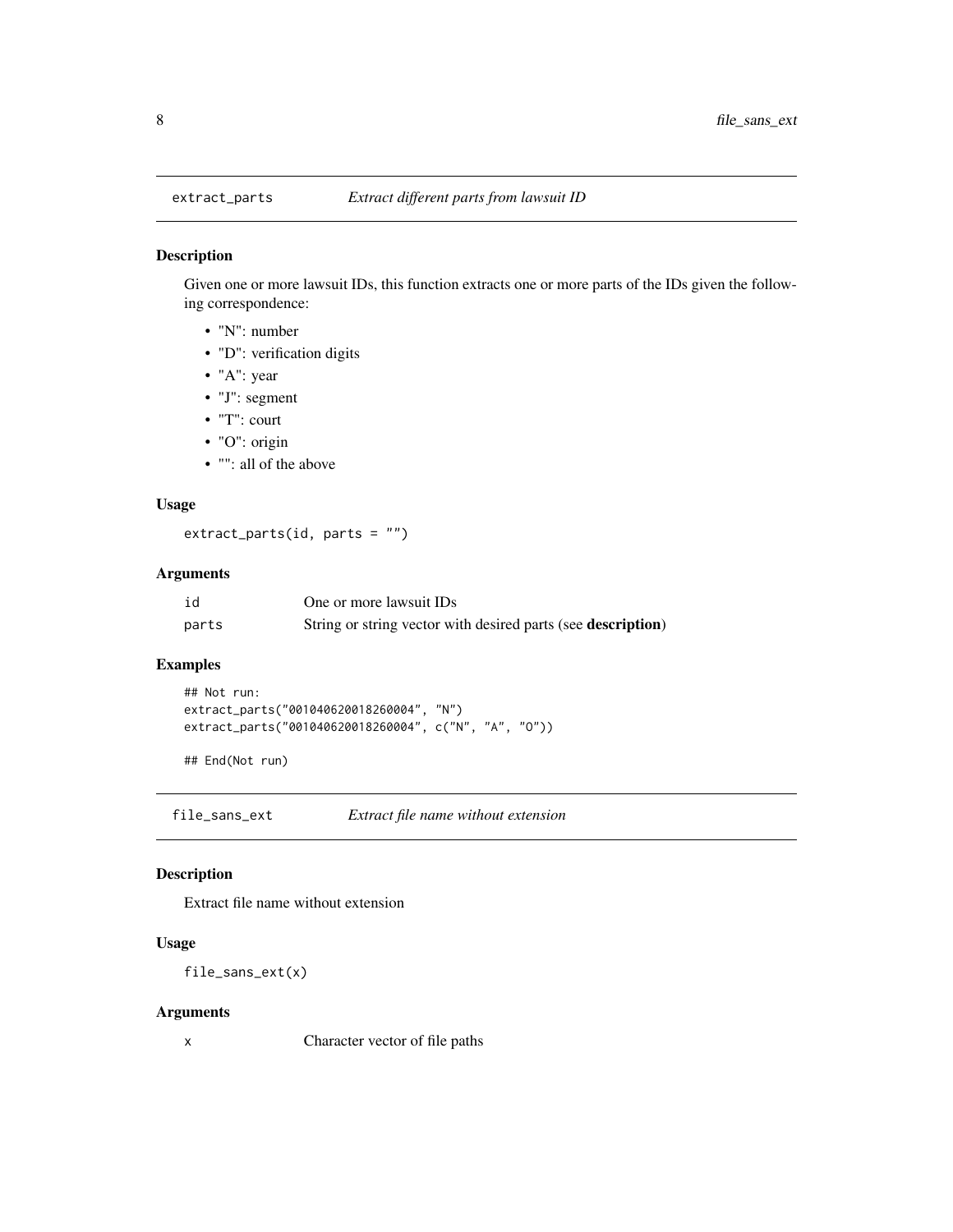<span id="page-8-0"></span>gather\_subjects *Gather subjects from esaj::cjsg\_table("subjects")*

#### Description

Once you run esaj::cjsg\_table("subjects"), you can use this function to gather the subjects automatically. Download esaj by running devtools::install\_github("courtsbr/esaj").

#### Usage

```
gather_subjects(subjects)
```
#### Arguments

subjects Table returned by esaj::cjsg\_table("subjects")

lsos *Improved list of objects*

#### Description

Elegantly list objects in a R session.

#### Usage

```
lsos(
 pos = 1,
 pattern,
 order.by = "Size",
  decreasing = TRUE,
 head = TRUE,
 n = 10
```
#### Arguments

)

| pos        | Where to look for the object (see "Details" in base: : $get()$ 's documentation)                                                     |
|------------|--------------------------------------------------------------------------------------------------------------------------------------|
| pattern    | An optional regular expression to match names (utils:: glob2rx() can be used<br>to convert wildcard patterns to regular expressions) |
| order.by   | Sort by "Size" (default), "Type", "Rows" or "Columns"                                                                                |
| decreasing | Should the sorting be decreasing?                                                                                                    |
| head       | Should $utils$ : head() function be used for printing?                                                                               |
| n          | How many lines utils:: head () function should show?                                                                                 |

#### References

http://stackoverflow.com/questions/1358003/tricks-to-manage-the-available-memory-in-an-r-session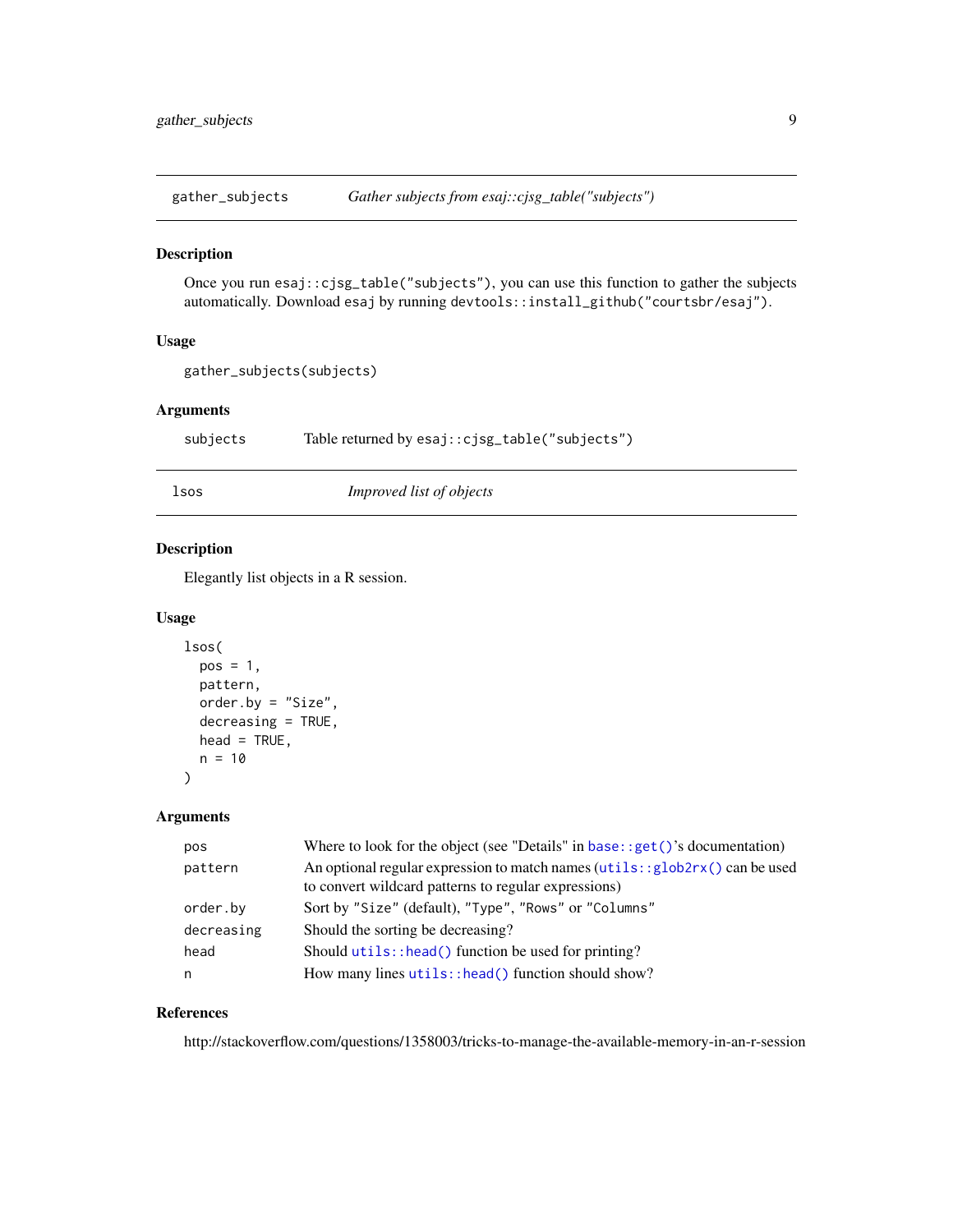<span id="page-9-0"></span>

Regex pattern for finding lawsuit numbers

#### Usage

pattern\_cnj()

precision *Mirror of scales:::precision()*

#### Description

Mirror of scales:::precision()

#### Usage

precision(x)

#### Arguments

x See scales:::precision()

reais *Convert Brazilian currency values (text) to numeric*

# Description

Convert Brazilian currency values (text) to numeric

#### Usage

reais(x)

#### Arguments

x A currency vector. Ex: c("R\$ 10.000,00", "R\$ 123,00")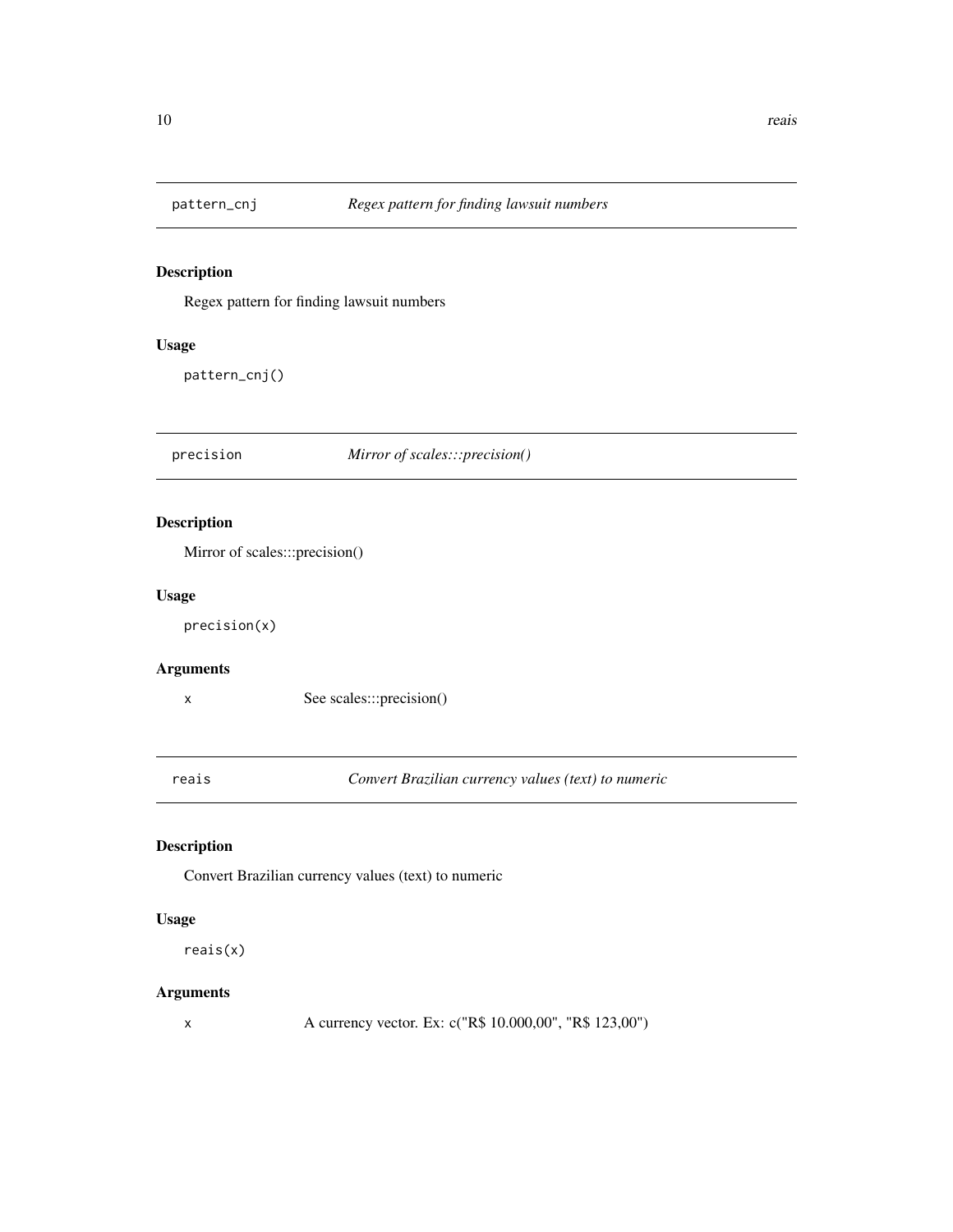<span id="page-10-0"></span>

Remove accented characters from strings converting them to ASCII.

#### Usage

rm\_accent(x)

#### Arguments

x A string vector

#### Value

A version of x without non-ASCII characters

sample\_cnj *Generate sample Brazilian lawsuit identification numbers*

#### Description

Returns a data frame containing a random sample of lawsuit numbers distributed according to some regional and jurisdictional parameters. The implementation supports both vector and scalar parameters, depending whether or not the function should uniformly sample from a scope of lawsuit numbers or one should define the parameters for each sample unit.

#### Usage

```
sample_cnj(
 n,
  foros,
  anos,
  orgao,
  tr,
  first_dig = "0",sample_pars = TRUE,
  return_df = TRUE
)
```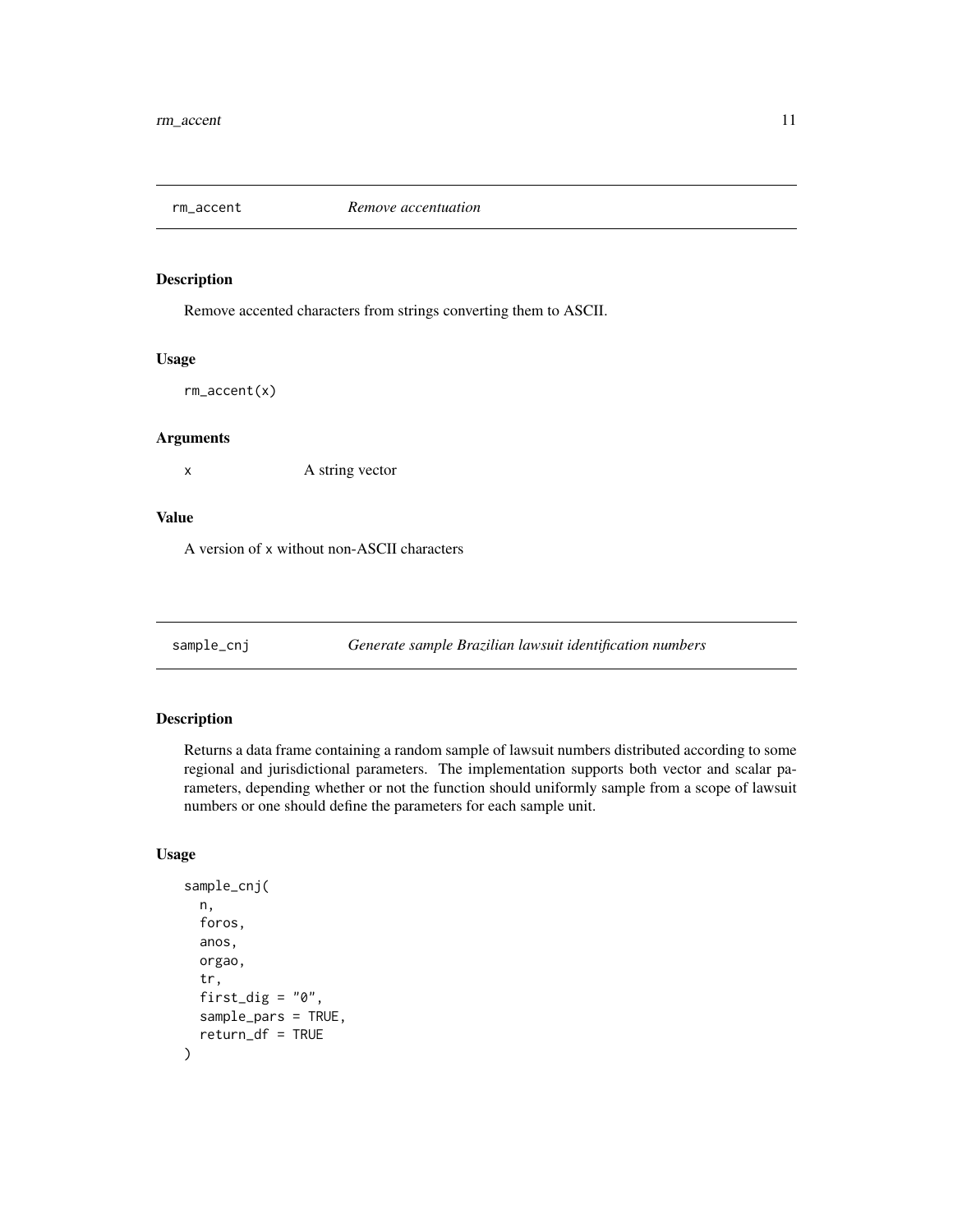# Arguments

| n           | A non negative integer giving the number of codes to generate                                     |
|-------------|---------------------------------------------------------------------------------------------------|
| foros       | One or more strings with 4 characters indicating the juridical forum for the sam-<br>pled codes   |
| anos        | One or more strings with 4 characters indicating the distribution years of the<br>generated codes |
| orgao       | One or more strings with 1 character indicating the jurisdiction of the sampled<br>codes.         |
| tr          | One or more strings with 1 character indicating the court of the generated codes                  |
| first_dig   | The first digit of the lawsuit code (" $\theta$ " by default and sampled if "")                   |
| sample_pars | Whether or not the parameters define the characteristics of the codes                             |
| return_df   | Whether or not the function should return a data frame                                            |

#### Value

A data frame or a vector containing a random sample of lawsuits IDs

#### Examples

```
{
  # sampling the parameters
  sample_cnj(3,
   foros = "0000",
   anos = "2015", orgao = 8, tr = 26,
   first_dig = "0", sample_pars = TRUE, return_df = FALSE
  )
  sample_cnj(10,
    foros = c("0000", "0001"),
    anos = c("2014", "2015"), orgao = 8, tr = 26,
   first_dig = "0", sample_pars = TRUE, return_df = FALSE
  \lambda# not sampling the parameters
  sample_cnj(3,
    foros = c("0000", "0001", "0002"),
    anos = c("2014", "2015", "2016"), orgao = rep(8, 3), tr = rep(26, 3),
   first_dig = "0", sample_pars = FALSE, return_df = FALSE
 )
}
```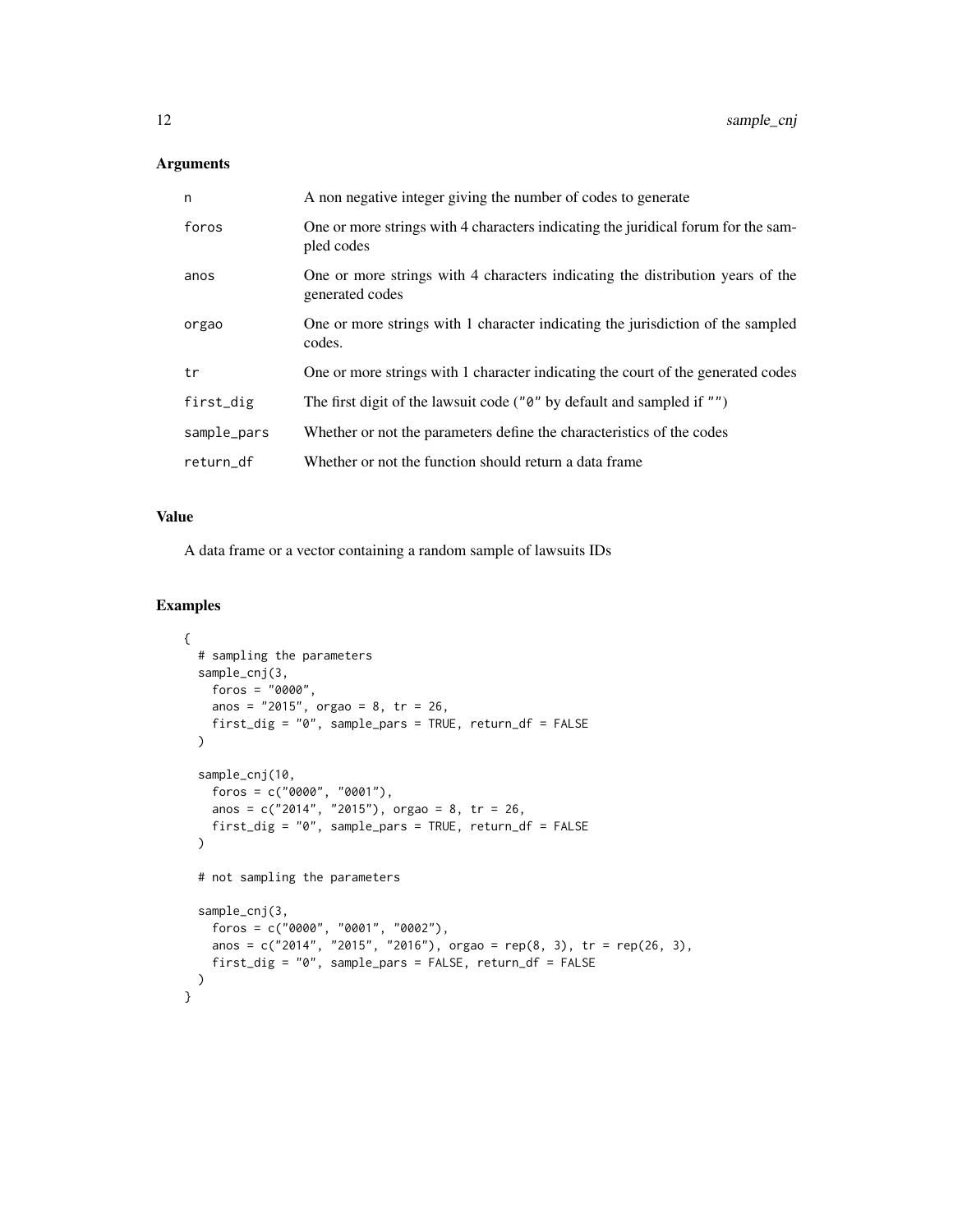<span id="page-12-0"></span>

Wrapper around [tidyr::separate\(\)](#page-0-0) that splits a column with lawsuit IDs into 6 columns with its parts (see [extract\\_parts\(\)](#page-7-1)). Note that the IDs must be built (see [build\\_id\(\)](#page-1-1)).

#### Usage

separate\_cnj(data, col, ...)

#### Arguments

| data                    | A data frame                                              |
|-------------------------|-----------------------------------------------------------|
| col                     | Column name or position (see $\text{tidyr}$ : separate()) |
| $\cdot$ $\cdot$ $\cdot$ | Other arguments passed on to $\text{tidyr}$ : separate()  |

| Produce frequency and relative frequency tables<br>tabela |  |
|-----------------------------------------------------------|--|
|-----------------------------------------------------------|--|

#### Description

Produces a contingency table of the elements of a vector calculating relative frequencies as well.

# Usage

tabela(x, label = "variavel")

# Arguments

|       | A vector                                      |
|-------|-----------------------------------------------|
| label | Quoted name of the column to create in output |

#### Value

A data frame containing frequency and relative frequencies for the levels of x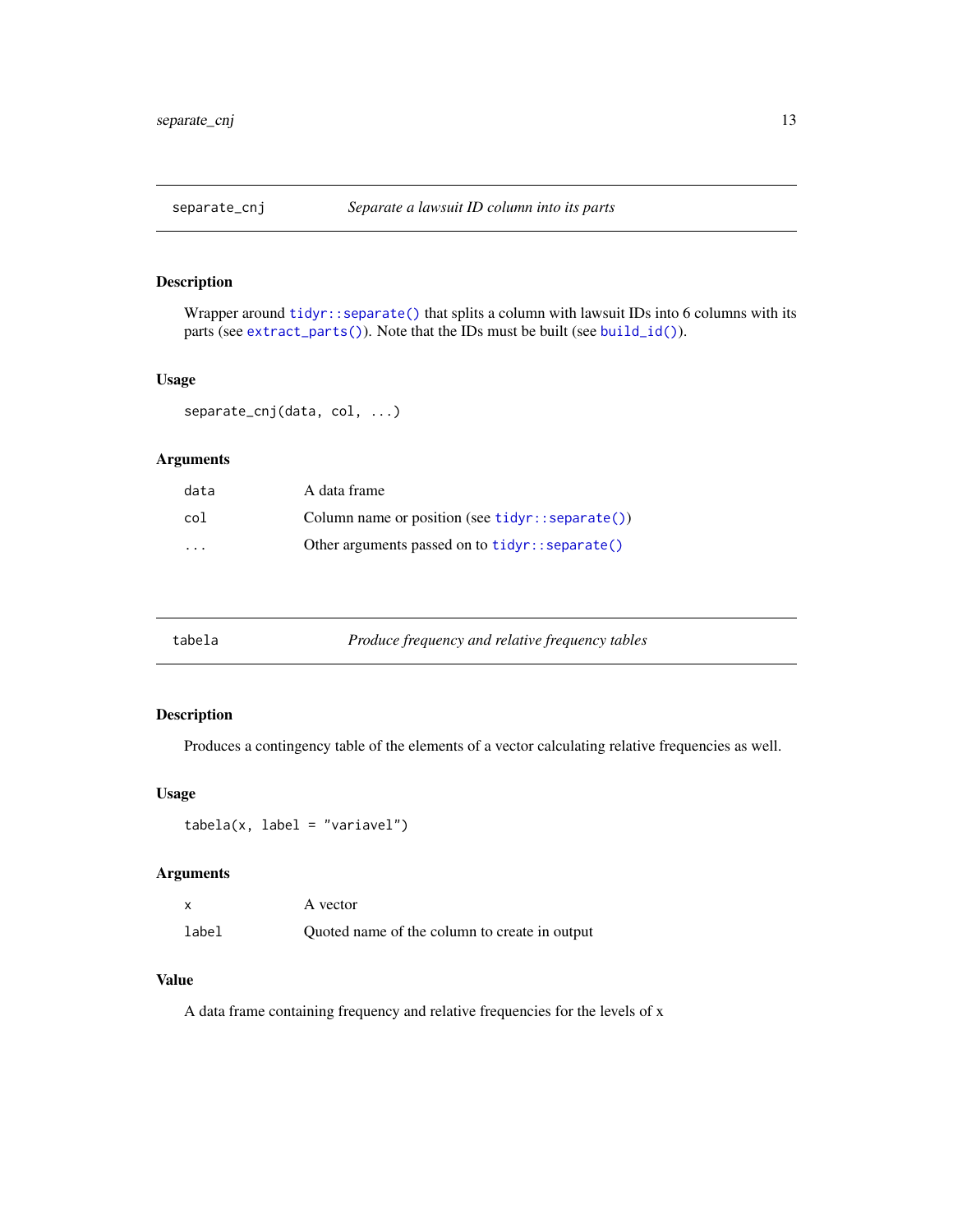<span id="page-13-0"></span>

This function verifies whether all of the arguments of another function already have assigned values. If an argument has a default value but there isn't a corresponding variable, it creates that variable.

# Usage

test\_fun(f, force\_default = FALSE)

# Arguments

| A function                                                                                                   |
|--------------------------------------------------------------------------------------------------------------|
| force_default Whether or not to assign the default value to arguments that already have as-<br>signed values |

#### Examples

```
## Not run:
f \leftarrow function(a, b = 3) {
  a * b
}
test_fun(f)
a
b
b \leq -5test_fun(f)
a
b
test_fun(f, TRUE)
a
b
a \leftarrow 2test_fun(f)
a
b
## End(Not run)
```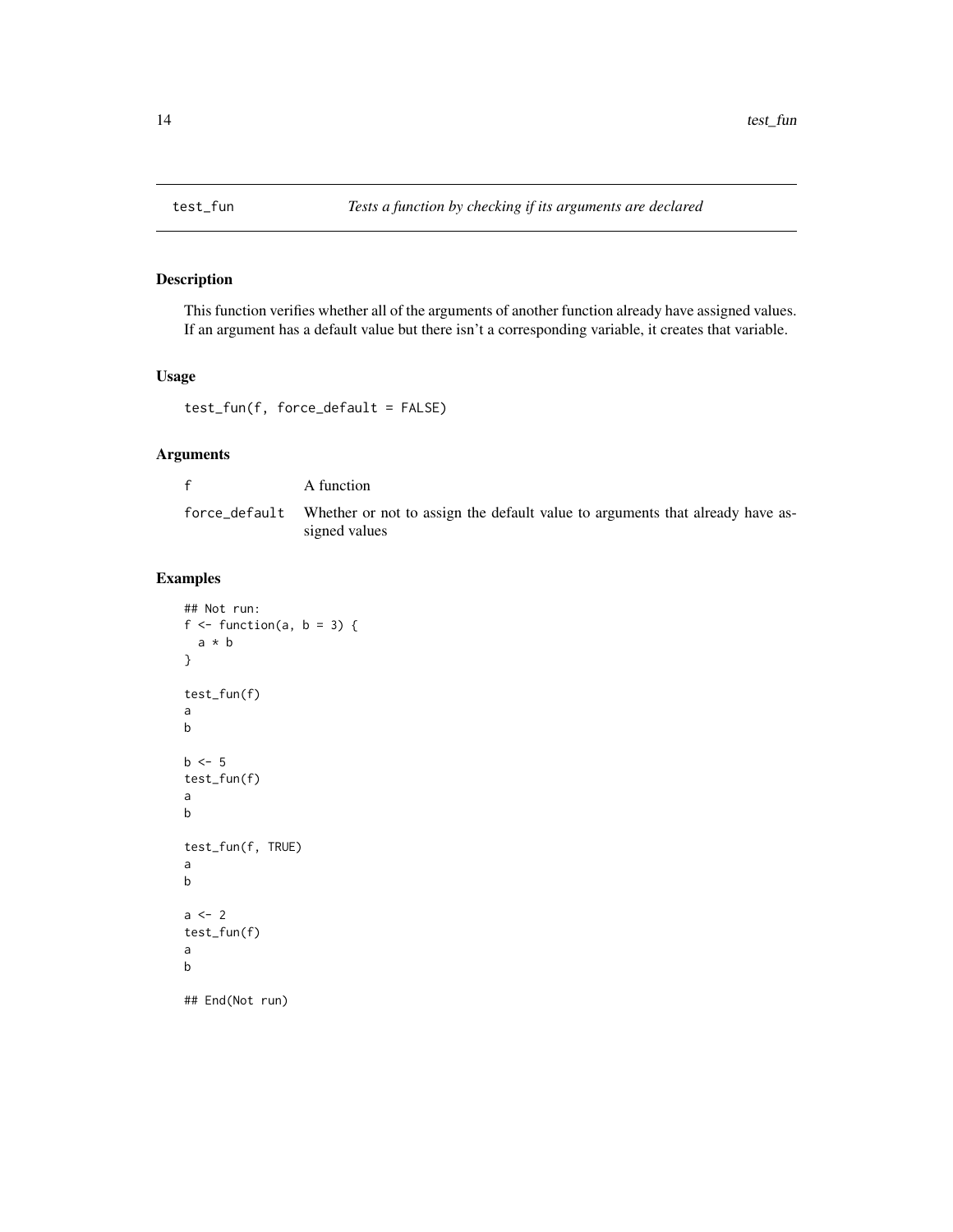<span id="page-14-0"></span>

Verifies if a Brazilian lawsuit identification is a cnj number.

#### Usage

```
verify_cnj(cnj)
```
#### Arguments

cnj A vector containing strings with the complete lawsuit number

#### Value

Whether or not the check digit is well calculated

| write_data |
|------------|
|------------|

Shortcut to write file to "data/" directory from a pipe

#### Description

Shortcut to write file to "data/" directory from a pipe

#### Usage

write\_data(x, name, dir = "data/")

#### Arguments

| $\mathsf{x}$ | Object to write                             |
|--------------|---------------------------------------------|
| name         | Name of the object (important when loading) |
| dir          | Directory where to save file.               |